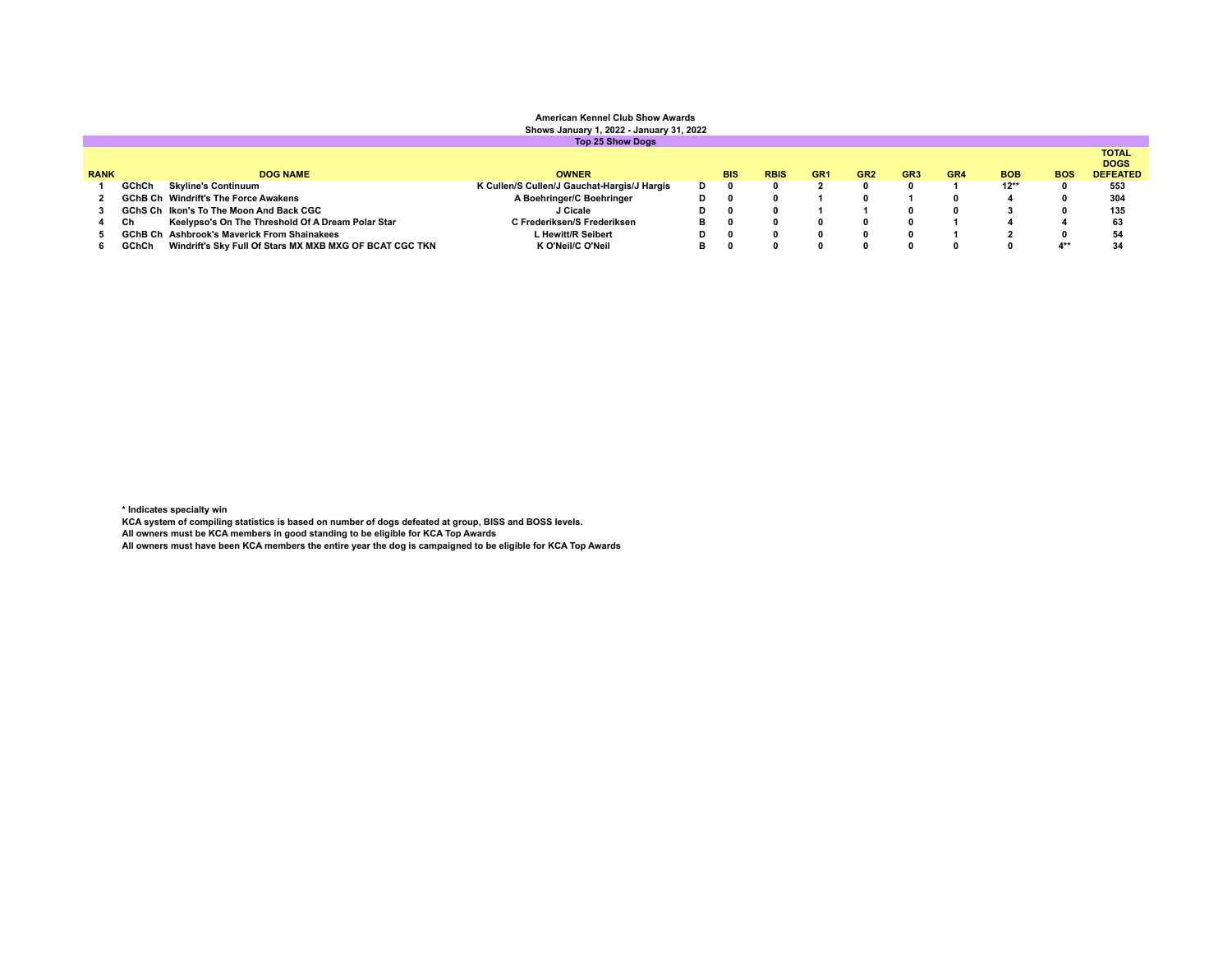#### **American Kennel Club Show Awards Shows January 1, 2022 - January 31, 2022**

| Onows January 1, 2022 - January J1, 2022 |       |                                                         |                             |    |            |             |                 |                 |                 |     |            |            |                                                |
|------------------------------------------|-------|---------------------------------------------------------|-----------------------------|----|------------|-------------|-----------------|-----------------|-----------------|-----|------------|------------|------------------------------------------------|
|                                          |       |                                                         | <b>Top 10 Show Bitches</b>  |    |            |             |                 |                 |                 |     |            |            |                                                |
| <b>RANK</b>                              |       | <b>DOG NAME</b>                                         | <b>OWNER</b>                |    | <b>BIS</b> | <b>RBIS</b> | GR <sub>1</sub> | GR <sub>2</sub> | GR <sub>3</sub> | GR4 | <b>BOB</b> | <b>BOS</b> | <b>TOTAL</b><br><b>DOGS</b><br><b>DEFEATED</b> |
|                                          | Ch    | Keelypso's On The Threshold Of A Dream Polar Star       | C Frederiksen/S Frederiksen | в. |            |             |                 |                 |                 |     |            |            | 63                                             |
|                                          | GChCh | Windrift's Sky Full Of Stars MX MXB MXG OF BCAT CGC TKN | K O'Neil/C O'Neil           | в. |            |             |                 |                 |                 |     |            |            |                                                |

**\* Indicates specialty win**

**KCA system of compiling statistics is based on number of dogs defeated at group, BISS and BOSS levels.**

**All owners must be KCA members in good standing to be eligible for KCA Top Awards**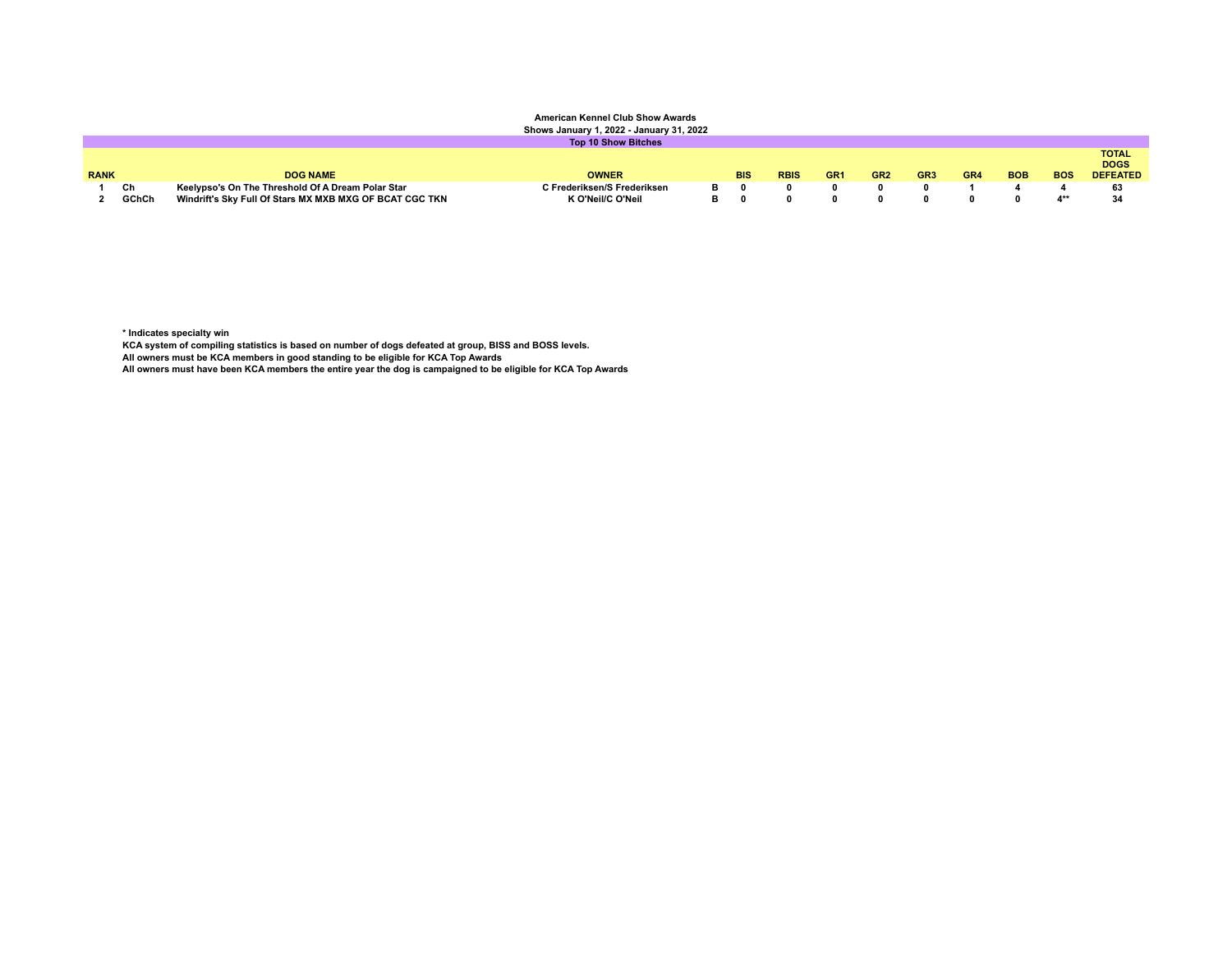### **American Kennel Club Show Awards Shows January 1, 2022 - January 31, 2022**

|             |         |                                                         | <b>TOP 25 KEESHONDEN</b>                    |   |                |            |                             |
|-------------|---------|---------------------------------------------------------|---------------------------------------------|---|----------------|------------|-----------------------------|
|             |         |                                                         |                                             |   |                |            | <b>TOTAL</b><br><b>KEES</b> |
| <b>RANK</b> |         | <b>DOG NAME</b>                                         | <b>OWNER</b>                                |   | <b>BOB</b>     | <b>BOS</b> | <b>DEFEATED</b>             |
|             | Ch      | <b>Skyline's Continuum</b>                              | K Cullen/S Cullen/J Gauchat-Hargis/J Hargis | D | $12**$         | 0          | 175                         |
|             | GChB Ch | Windrift's Sky Full Of Stars MX MXB MXG OF BCAT CGC TKN | K O'Neil/C O'Neil                           | в | 0              | $A***$     | 48                          |
| 3           | GCh Ch  | <b>Cornerstone's Firmly Grounded</b>                    | N Cameron/J Leiker                          | D | $\overline{2}$ |            | 28                          |
|             | Ch      | Sprookje Armand De Brignac Brut Gold                    | <b>M Sorice/S Sorice</b>                    | D |                |            | 23                          |
| 5           | GChB Ch | Raylens Rocky Mountain Radiance                         | <b>E Dankert/N Cameron</b>                  | в |                |            | 18                          |
| 6           | GCh Ch  | <b>Parrkees Escorted Entry</b>                          | E Parr                                      | в |                |            | 17                          |
|             | GChG Ch | Kriskee Is Dazzled By Parrkees                          | J Parr/E Parr                               |   |                |            | 14                          |
|             | GChB Ch | <b>Windrift's The Force Awakens</b>                     | A Boehringer/C Boehringer                   | D |                |            | 13                          |
| 8           | GChB Ch | <b>Ashbrook's Maverick From Shainakees</b>              | L Hewitt/R Seibert                          | D |                |            | 13                          |
| 10          | GChB Ch | Neradmik 1st Kiss With Kaliber                          | E Browning/J Browning/K Paar                | в |                |            | 12                          |
| 11          | Ch      | Kriskee Elizabeth Angelica                              | J Lewis-Franklin/R Franklin                 | в |                |            |                             |
| 12          | Ch      | Keelypso's On The Threshold Of A Dream Polar Star       | C Frederiksen/S Frederiksen                 | в |                |            |                             |
| 13          |         | <b>Wyndspell Foxfair Ariel</b>                          | J Tetrow                                    |   |                |            |                             |
| 14          | Ch      | Harem Lil Pop Tart                                      | E Taggart/K Dowd                            | в |                |            |                             |
| 15          |         | <b>Whirlaway's Deck The Halls</b>                       | <b>B</b> Hronek                             | в |                |            |                             |
| 15          |         | Almaznyi Istochnik Izbrannicza Bogov                    | S Ford                                      |   |                |            |                             |
| 17          | GChP Ch | Sprookje N Sherwood Special Blendz                      | <b>M Sorice/S Sorice</b>                    | D |                |            |                             |
| 17          | GChB Ch | Ketch's Eye Of The Storm                                | R lutzi                                     |   |                |            |                             |
| 17          | GChS Ch | Ikon's To The Moon And Back CGC                         | J Cicale                                    | D |                |            |                             |
| 20          | Ch      | <b>Cedarhills-Shamrock Texas Millionaire</b>            | C Tumiel                                    | D |                |            |                             |
| 21          | GCh Ch  | <b>Windrift's Empire Strikes Back</b>                   | C Williamson/C Williamson/C Williamson      | D |                |            |                             |
| 22          | GCh Ch  | Pandora Seven Horses In The Sky                         | M Roybal                                    | в |                |            |                             |
| 23          | Ch      | <b>Discover We've Got Trouble</b>                       | <b>C Williamson/C Williamson/R Vorce</b>    | в |                |            |                             |
| 24          | Ch      | <b>Darkenwald Xyresic Cutlass</b>                       | D Brown/T Brown/S Lefebvre                  | в |                |            |                             |
|             |         |                                                         |                                             |   |                |            |                             |

**\* Indicates specialty win**

**KCA system of compiling statistics is based on number of Kees defeated at BOB and BOS levels.**

**All owners must be KCA members in good standing to be eligible for KCA Top Awards**